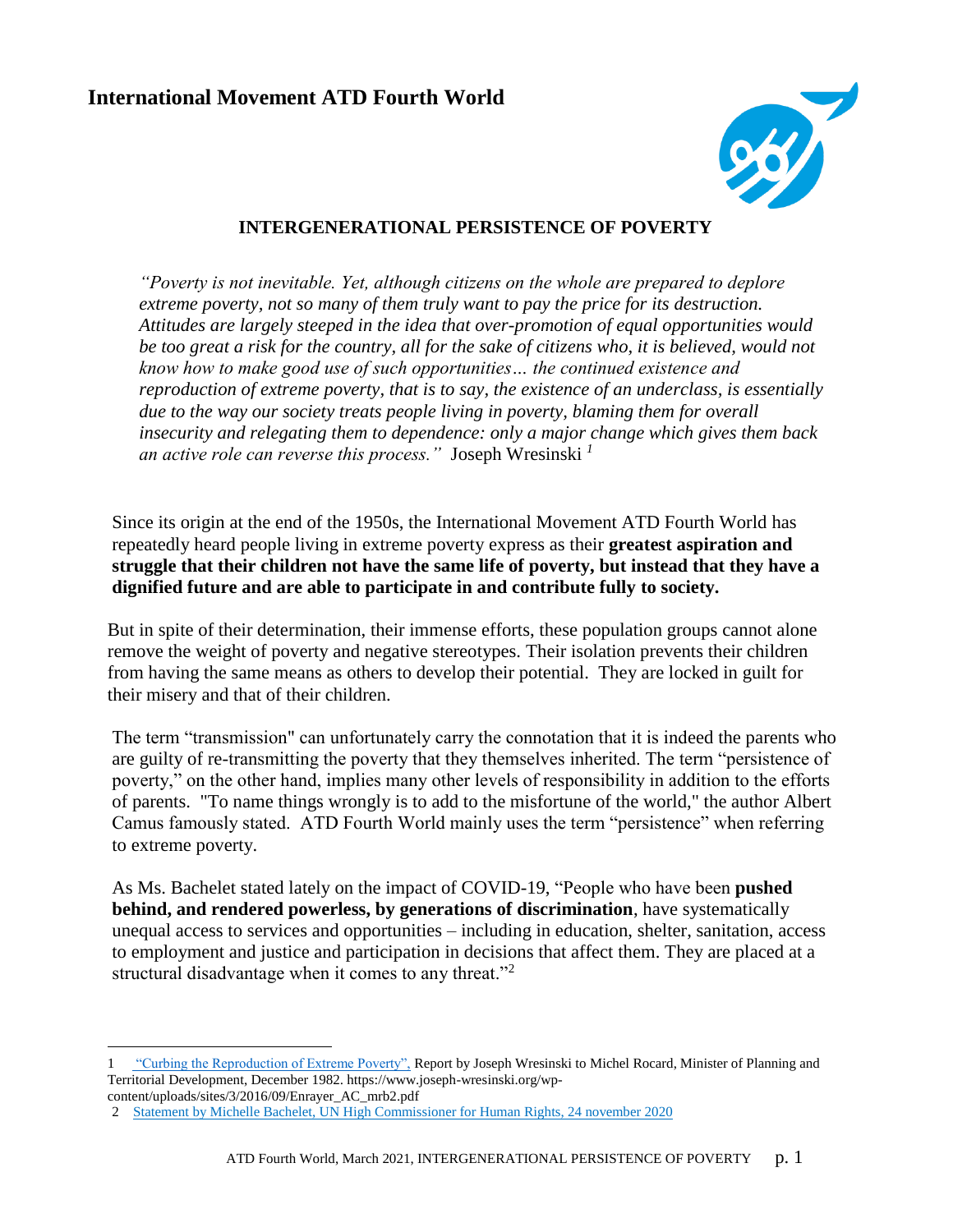# **The importance of distinguishing between poverty and extreme poverty**

It is important to distinguish between poverty and extreme poverty because, as recognized in the Guiding Principles on Extreme Poverty and Human Rights adopted by the UN Human Rights Council in 2012:

Persons living in poverty have diverse experiences and needs and encounter different levels of poverty, in terms of both intensity and duration. While all such persons should be the focus of policies based on human rights, the Guiding Principles are concerned mainly with those experiencing the most severe poverty in a given context. Persons living in extreme poverty are of particular concern because their marginalization, exclusion and stigmatization often mean that they are not reached effectively by public policies and services. **Obstacles, insecurity and structural factors frequently render it impossible for them to claim their rights and to fulfil their potential independently**; they need active support from the State and other relevant stakeholders. *<sup>3</sup>*

The Guiding Principles conclude that "Persons experiencing extreme poverty live in a vicious cycle of powerlessness, stigmatization, discrimination, exclusion and material deprivation, which all mutually reinforce one another."<sup>4</sup> It is for this reason that extreme poverty persists, and from one generation to the next, people find themselves imprisoned in a situation that "not only …is characterized by multiple reinforcing violations of civil, political, economic, social and cultural rights, but persons living in poverty generally experience regular denials of their dignity and equality."<sup>5</sup>

In order to assist actors working at the community level to implement the Guiding Principles in working with people living in extreme poverty, a group of NGOs published a manual on how to help people to understand their situation from a human rights perspective and to break the vicious cycle in which they find themselves. The manual also puts forward suggestions as to actions that can be taken with local authorities and other sectors of society to ensure that their rights are respected and protected.<sup>6</sup>

# **Resistance, solidarity, and hopes of the poorest people**

In 2012, an international research project entitled *Extreme poverty is violence; breaking the silence, searching for peace<sup>7</sup>* underlined not only the violence that the deepest levels of poverty inflict on people, but also highlighted the unique and indispensable contribution that many of them make to building peace.

The experience of extreme poverty is **suffering, shame, silence, invisibility;** the violence it inflicts can in turn lead to violent reactions, but in the middle of the worst crises the majority of people in extreme poverty maintain **resistance, solidarity, and an inextinguishable hope** to go beyond the immediate, to think about the future and take initiatives against all odds. And it is these values, this strength that is the legacy of families to the next generations: the strength of

<sup>3</sup> [OHCHR, Guiding Principles on Extreme Poverty and Human Rights,](https://www.ohchr.org/Documents/Publications/OHCHR_ExtremePovertyandHumanRights_EN.pdf) page 4.

<sup>4</sup> [Ibid.,](https://www.ohchr.org/Documents/Publications/OHCHR_ExtremePovertyandHumanRights_EN.pdf) p. 2.

<sup>5</sup> [Ibid.](https://www.ohchr.org/Documents/Publications/OHCHR_ExtremePovertyandHumanRights_EN.pdf)

<sup>6</sup> https://www.atd-fourthworld.org/wp-content/uploads/sites/5/2015/05/2015-09-01-GuidingPrinplsEPHR-HANDBOOK-EN-ATD\_FI\_Handbook\_English\_WEB-1.pdf

<sup>7</sup> <https://www.atd-fourthworld.org/wp-content/uploads/sites/5/2015/07/ATD-Rompre-Anglais2.pdf>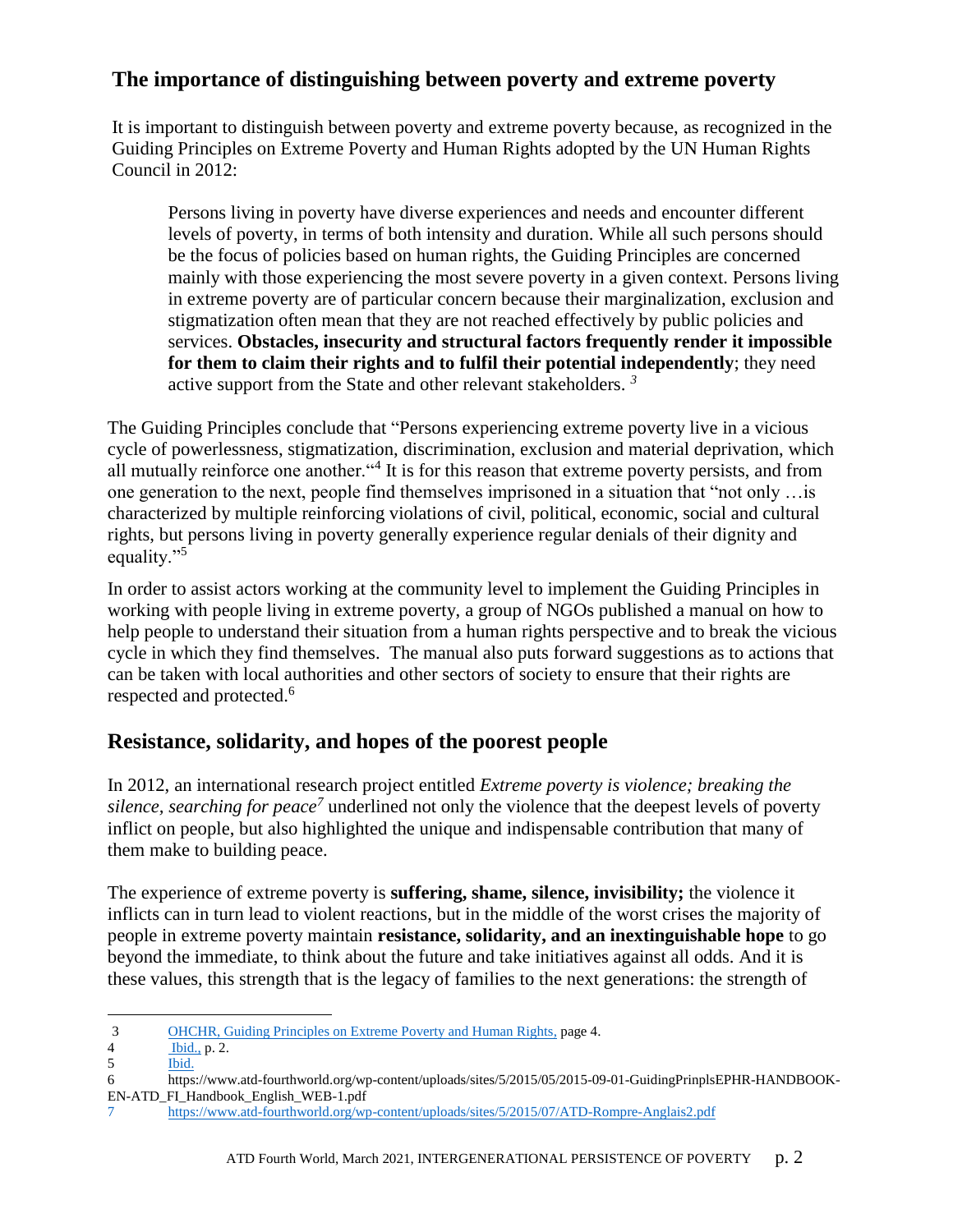family ties, expressions of their dignity, solidarity, resilience, the will to leave no one behind in order to move forward.

The migrants who send a good part of their wages to the family back home make an important contribution to a country's GDP. It is the largest source of external financing in many low- and middle-income countries.<sup>8</sup> For the family, this hard-earned money is a secure resource that helps them to live and make plans.

This solidarity can lead to difficult choices when it comes to a child's education. For the millions of people in developing countries who have no social protection, and who work in the informal sector, parents need the contribution of their children to the family income from an early age, before or after school, and during the holidays. The fact that the child carries adult concerns from a very young age is detrimental to their studies, yet they often have a greater motivation to learn because they and their parents are well aware that success at school can change their lives and those of their families.

Moreover, children and their families do not always have the strength to push for many years of education. The family is exhausted by their efforts to survive, hence the short schooling. Children may not be able to go beyond learning to read and write and accept this to enable their little brothers and sisters to go to school in their turn. As UNESCO points out, education contributes greatly to reducing poverty, but the fact is that poverty blocks the way to fully enjoy the right to education.<sup>?9</sup>

"Today, as in the past, **a poor child has no childhood**, responsibilities come to him as soon as he can stand on his own two feet."<sup>10</sup>The value of the solidarity inherited by many poor children is very rarely perceived and therefore largely denied. People from outside disadvantaged communities, seeing only the reality of material deprivation, tend not to consider or treat the people who live there as human. As concluded in the study on *Extreme poverty is violence,*  "Material deprivation reduces people to mere survival; insecurity causes families to break up; exploitation robs people of their potential; humiliation, exclusion and contempt reach a point at which people living in extreme poverty are not recognized as human beings."<sup>11</sup>

### **Institutional and social mistreatment**

 $\overline{a}$ 

*"Poverty is being treated like cattle, you have no dignity and no identity." <sup>12</sup>* A man living in extreme poverty in the United Kingdom.

The research study *Extreme Poverty is violence; breaking the silence, searching for peace* also highlighted the institutional and societal mistreatment of people living in extreme poverty, that is the

<sup>8</sup> World Bank, Money sent [home by workers now largest source of external financing in low-](https://blogs.worldbank.org/opendata/money-sent-home-workers-now-largest-source-external-financing-low-and-middle-income) and middle-income [countries.](https://blogs.worldbank.org/opendata/money-sent-home-workers-now-largest-source-external-financing-low-and-middle-income)

<sup>9</sup> UNESCO[, Reducing global poverty through universal primary and secondary education .](http://uis.unesco.org/sites/default/files/documents/reducing-global-poverty-through-universal-primary-secondary-education.pdf) The report points out: "Increasing the years of schooling among adults (15 years old and over) by two years would help to lift nearly 60 million people out of poverty. Achieving universal primary and secondary attainment in the adult population would help to lift more than 420 million out of poverty, thus reducing the number of poor worldwide by more than half."

<sup>10</sup> « Les Pauvres sont l'Eglise », entretiens du père Joseph Wresinski avec Gilles Anouil, Le Centurion, 1983

<sup>11</sup> https://www.atd-fourthworld.org/wp-content/uploads/sites/5/2015/07/ATD-Rompre-Anglais2.pdf

<sup>12</sup> ATD Fourth World United Kingdom, 2018, ['Understanding Poverty in All its Forms' Research Project:](https://www.ohchr.org/Documents/Issues/EPoverty/UnitedKingdom/2018/NGOS/ATD_Annex1.pdf) Interim report for the United Nations Special Rapporteur on Extreme Poverty and Human Rights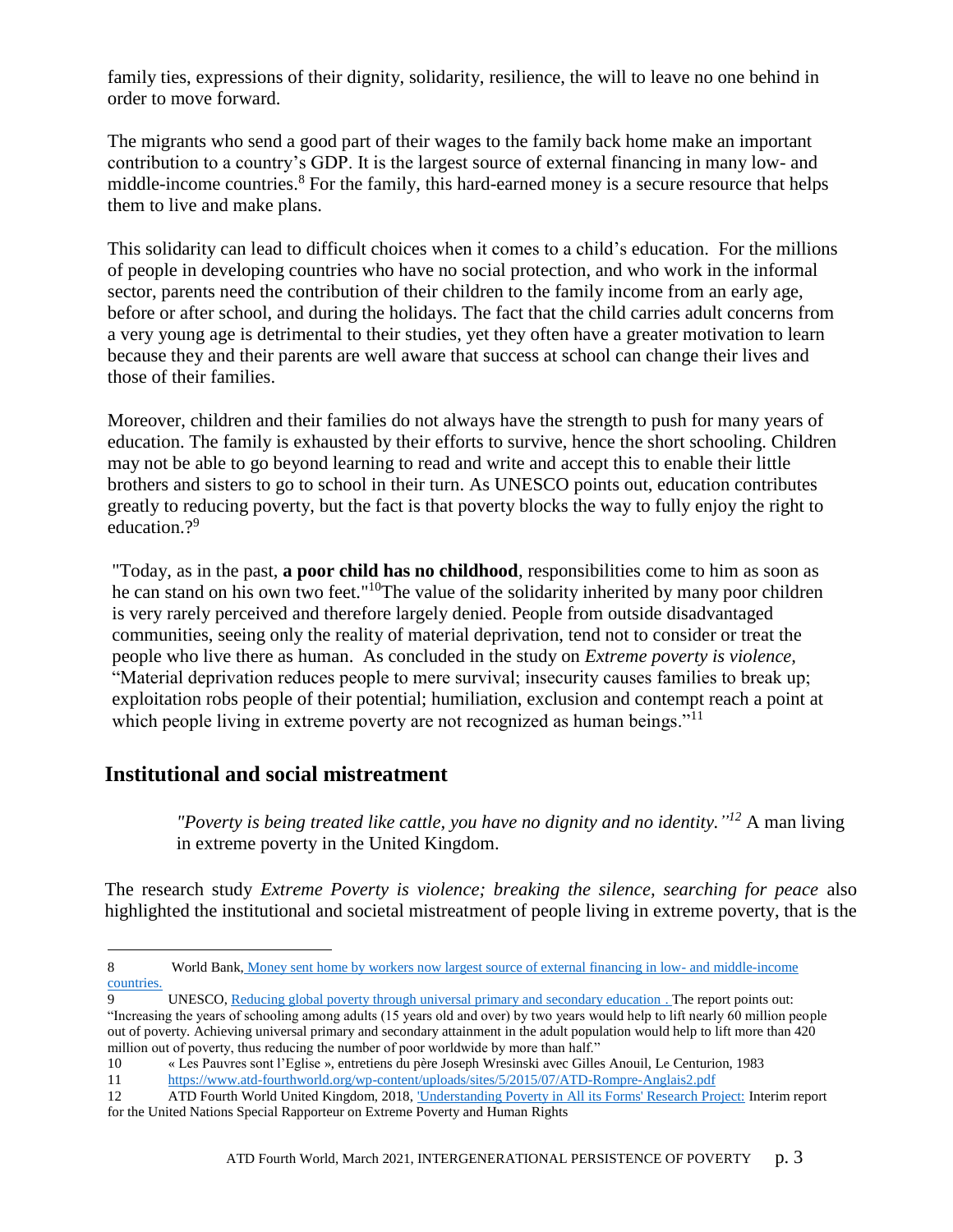result of ignorance, denial or the deliberate will to exclude.

In 2019, the international participatory research *The Hidden Dimensions of Poverty*<sup>13</sup> conducted jointly by ATD Fourth World and Oxford University in six countries (Bangladesh, Bolivia, France, Tanzania, the United Kingdom and the United States) identified **institutional and social mistreatment as two of the nine dimensions of poverty.** 

Institutional mistreatment is the failure of national or international institutions, through action or inaction, to respond appropriately and respectfully to the needs of people living in poverty, leading to their being ignored, humiliated or harmed. The inability of authorities to listen to people experiencing poverty, inequitable distribution of resources and services, lack of access to justice and persistent corruption are all aspects of institutional mistreatment.

Social mistreatment describes the way in which people experiencing poverty are negatively perceived and mistreated by other people and groups around them. In all countries, they are stigmatized and discriminated. As stated by Xavier Godinot, the ATD Fourth World Director of Research who coordinated the research project cited above:

Our societies treat their poorest members as they treat the planet. Natural resources are plundered and polluted often with impunity, in a dynamic of exploitation and profit, without those who plunder and pollute assuming their responsibilities. Similarly, poor populations have been exploited for generations and too often abandoned when their ability to work is exhausted.

But the way in which people in extreme poverty are treated is even more pernicious. Indeed, no one blames nature for its degradation, while all too often people living in poverty are accused of "not wanting to get out of it" and blamed for their situation.<sup>14</sup>

# **Unrecognized contributions to the formal economy, without social protection**

In countries where families cannot rely on social welfare, children, youth and adults find activities in the informal sector to meet the needs of their families. These initiatives are often very ingenious, courageous and flexible. They represent **a contribution that is not valued but is rather heavily exploited by the formal economy sector**. These include the recycling of waste, the marketing of low-cost factory products - especially plastic - and the selling of basic necessities in small affordable units, such as drinking water in bags or SIM cards for cell phones.

Due to a life of deprivation, sometimes beginning in childhood, and physically demanding and/or dangerous work, workers in the informal sector are more often in poor health, exposed to epidemics and accidents. They are also exhausted prematurely and, due to a lack of means and training, cannot shift into activities that do not require physical strength. They cannot count on retirement and are forced to work until their bodies are worn out, which often happens prematurely. A man from the Democratic Republic of Congo said: "Every morning, I don't know if I'm going to make it through the day; my heart pounds. But I go. I know that even if I die in the street, collapsing under the weight of my load, I do it for my children. It is a sacred duty. I will die a hero. This is my life."

 $\overline{a}$ 13 <https://www.atd-fourthworld.org/international-advocacy/dimensions-of-poverty/>

<sup>14</sup> Xavier Godinot, statement made at the Social Forum of the UN Human Rights Council, Geneva, October 2020.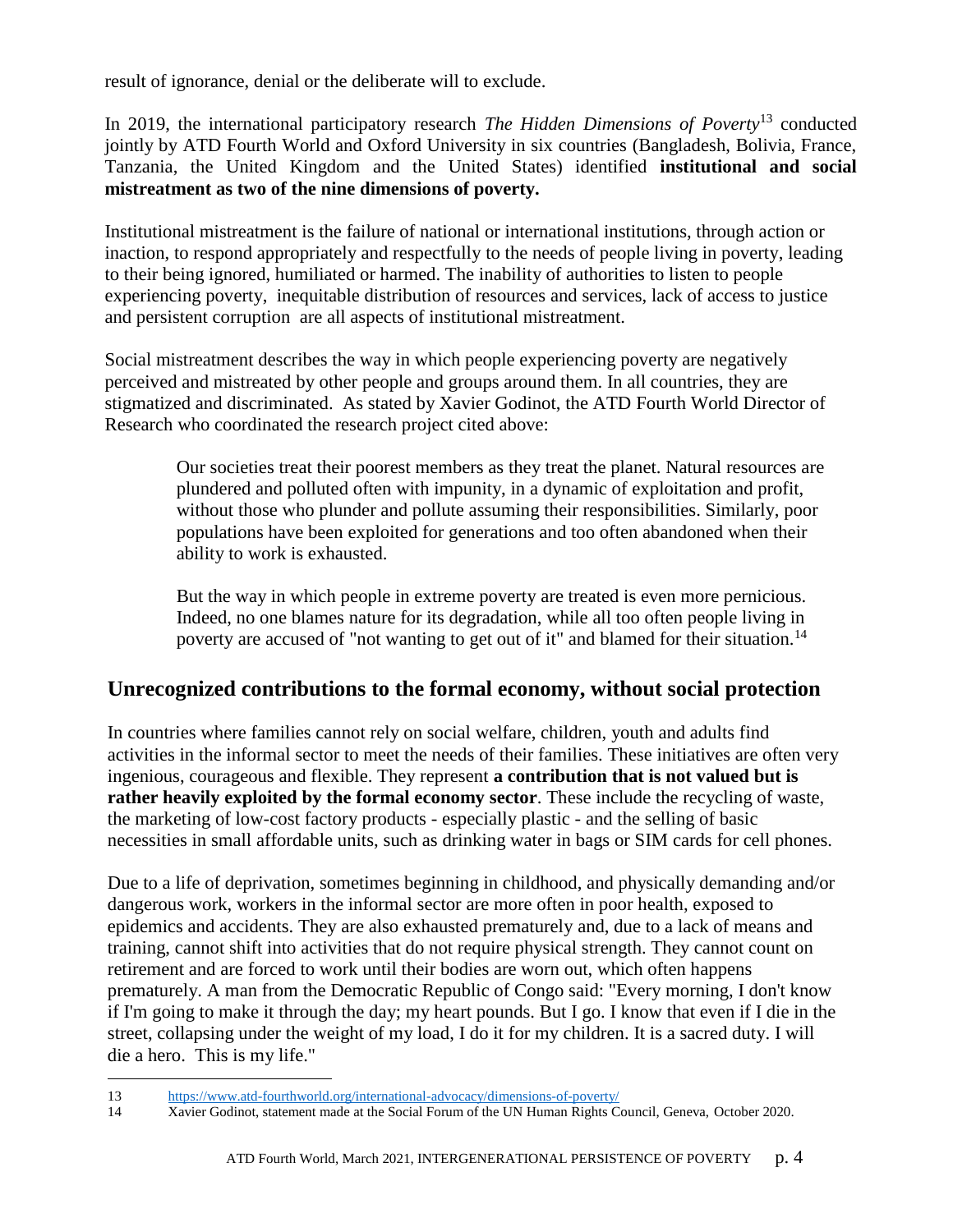### **The separation of parents from their children over generations**

*"Children cannot learn and cannot become adults if they don't know who they are, where they come from, if they can't be a little proud or even very proud of their roots."* Joseph Wresinski

As recognized in the United Nations Convention on the Rights of the Child, the family constitutes "the natural environment for the growth and well-being of all its members and particularly children."<sup>15</sup> And yet in many families among the poorest people around the world, all too often parents are separated from their children because of poverty. **In developed countries, families are the most often separated as a result of institutional interventions**, whereas **in developing countries too often parents are faced with impossible choices**: seeing their children suffer from all the hardships of poverty or trying to give them another chance, however slim, to have a little more security.

This is why parents are led to place their children in centres such as orphanages, sometimes eventually even offering adoption. The latter constitutes a painful rupture, because in many cases, children and parents lose sight of each other for good.

In some cases, the parents entrust the child to another family member or a simple acquaintance, often with the expectation that a child living in a rural area will find better opportunities in the city. Unfortunately, a significant number of these children are exploited as domestic servants and cannot go to school or to evening classes after a tiring day and in minimal learning conditions.

Another alternative in Muslim countries is to place the child under the responsibility of a Master in a Koranic education home. Some children build a future there, while others find themselves obliged to beg for long hours without the option of a classical education.

In the cities, too many children are left to their own devices, and have a difficult history of violence, deprivation and misery. They are marked by what they have to face in the street: exploitation, dangers of all kinds, disease. This unprotected life of marginalization leads some of them to come into conflict with the law. They then can find themselves in prison, without any hope that their situation will be taken into account because they lack the means to be well defended in a fragile judicial system.

In addition, people who live in extreme poverty are exposed to many types of accidents and circumstances that can change the course of family life and separate parents and children: the death of a parent, illness, environmental disasters or social conflicts, armed conflicts that force them to flee, or the loss of some hard-won security.

In countries with child welfare systems, the **systems often question the ability of parents living in poverty to raise their children properly and so do not provide** 

<sup>&</sup>lt;sup>15</sup> Preamble, Convention on the Rights of the Child,<https://www.ohchr.org/en/professionalinterest/pages/crc.aspx>.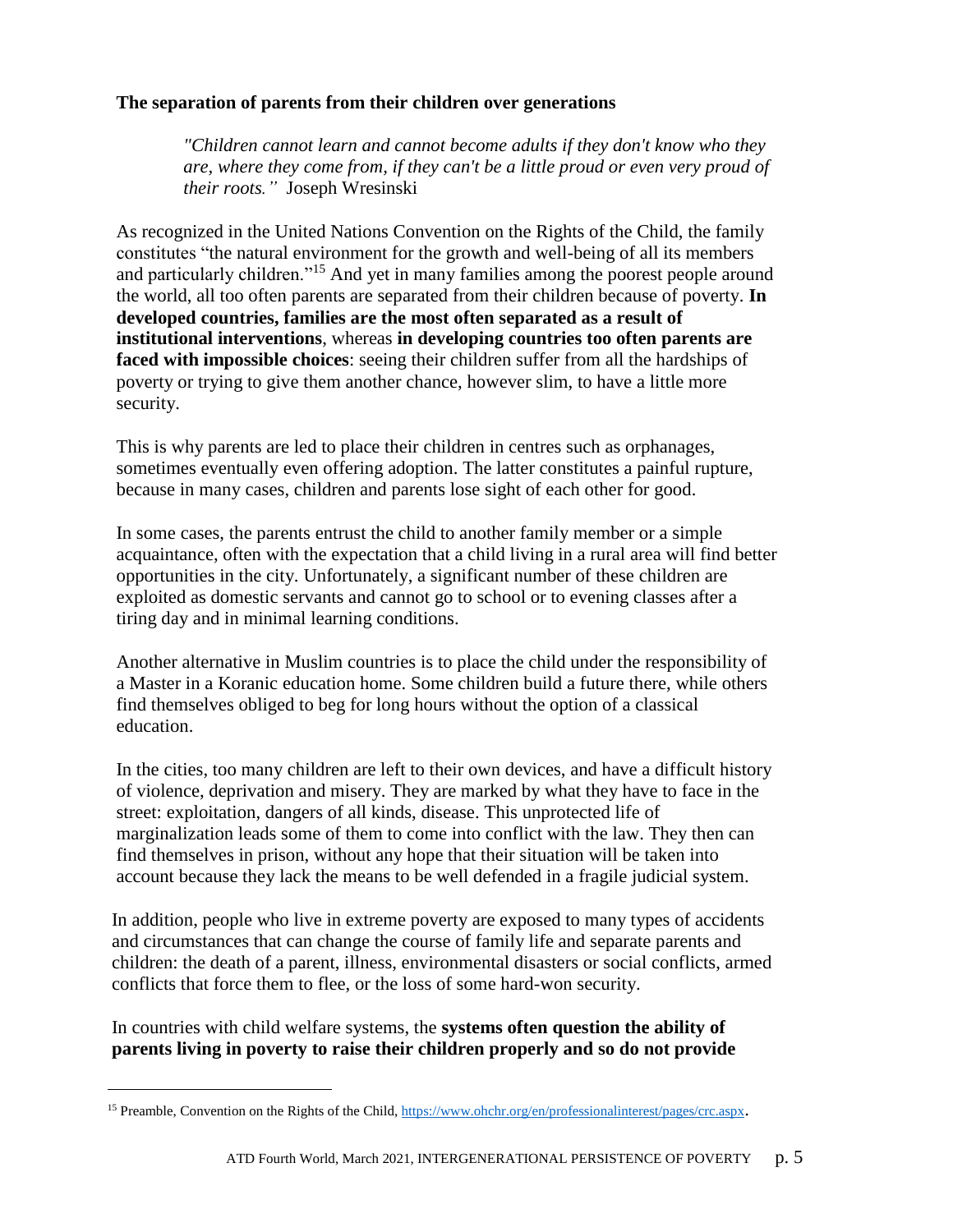**them with the necessary forms of support**. Even more unfortunately, alternative care arrangements too often fail to offer children from poor families the conditions they need to thrive. When they come of age, they leave their foster families or institutions and plunge back into poverty.

It is for this reason that the Convention on the Rights of the Child envisions separation as the last option after all other possible actions have been taken to support parents in their responsibilities. For it recognizes that children, "for the full and harmonious development of his or her personality, should grow up in a family environment, in an atmosphere of happiness, love and understanding."<sup>16</sup>

And yet in Europe<sup>17</sup> in several countries, **for generations, children and their parents were separated because of their level of poverty,** in contempt of all rights, and often with great violence and impunity. In Switzerland, for example, coercive measures in the name of assistance were widespread until the 1980s. According to estimates, 20,000 to 40,000 men and women were interned by administrative decision between 1930 and 1981. The coercive measures included family break-ups, placement of children in foster families or homes, the "re-education" of adolescents and adults in work camps and prisons, adoptions, sterilizations, castrations, and the testing of new drugs without consent.<sup>18</sup>

In recent years, in countries such as the United Kingdom<sup>19</sup>, the number of children **separated from their parents has increased**.



Image source: Bilson, A., & Munro, E. H. (2019). Adoption and child protection trends<br>for children aged under five in England: Increasing investigations and hidden .<br>separation of children from their parents. Children and Youth Services Review, 96,  $204 - 211$ 

There are cases where there is no other solution than placement of a child in alternative care. However, all too often alternative care is thought to be the best option for providing children a better future in spite of the evidence to the contrary. For even though such interventions may be necessary in the short term, separation has negative effects in the long term: beyond the violence of institutionalization itself, **living in institutions or in foster families does not guarantee for most children a better** 

<sup>16</sup> Ibid.

<sup>17</sup> <https://www.atd-fourthworld.org/children-separated-from-their-parents-a-conspiracy-of-silence-and-violence/>

[<sup>18</sup>](https://www.uek-administrative-versorgungen.ch/resources/E-Book_978-3-0340-1527-1_UEK_10B.pdf#_blank) LA MÉCANIQUE DE L'ARBITRAIREINTERNEMENTS ADMINISTRATIFSEN SUISSE 1930–1981RAPPORT

FINAL ATD Quart Monde a participé aux dialogues organisés par la CIE et il a écrit une contribution collective pour ce rapport publié en septembre 2019.

<sup>19</sup> <https://www.atd-fourthworld.org/children-separated-from-their-parents-a-conspiracy-of-silence-and-violence/>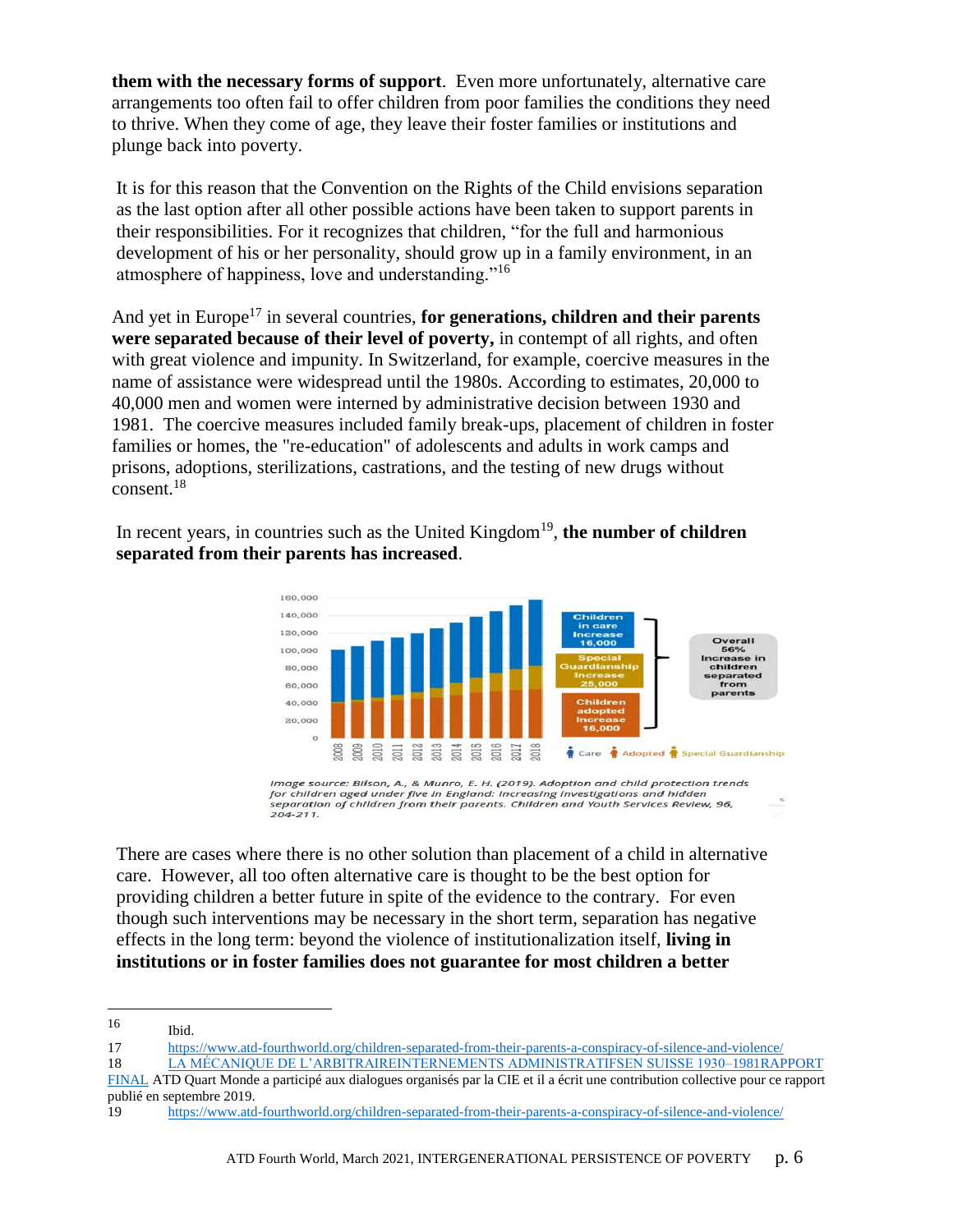#### **future and long-term attachment ties.**

In Quebec, a study conducted by the National School of Public Administration on 2,500 young people in institutions showed that during their stay in institutions or host families, one young person in six underwent 10 or more displacements. And that at the age of 17, fewer than 1 in 5 (17%) of youth placed by social services had reached the educational level corresponding to their age, compared to  $75\%$  of all youth of that age.<sup>20</sup> Likewise, in Europe, institutionalized children are more likely than non-institutionalized youth to have poorer educational qualifications and to have left school by the age of 16, to be young parents, to be homeless and unemployed, and to demonstrate criminal behaviour and mental health problems.<sup>21</sup> And in the USA, a study carried out for the National Conference of State Legislatures to provide input on the legislative role in improving child welfare, after analysing data from multiple sources, concluded:

"The longer a child is in placement, the greater the chance that he or she will move from one foster placement to another, placing the child at further risk of negative social and emotional outcomes. **Frequent moves mean that the child faces continuing disruption of relationships** with friends, siblings and other relatives, coaches, teachers, classmates, religious leaders and others. Children may move from their original schools multiple times during the school year. Frequent changes in caseworkers, judges and legal representation also interfere with child well-being and achievement of a permanent home."<sup>22</sup>

In its international study *[How Poverty Separates Parents and Children: A Challenge to](https://www.revue-quartmonde.org/9973?file=1)  [Human Rights,](https://www.revue-quartmonde.org/9973?file=1)* ATD Fourth World shared what it has learned about the fight against poverty from grassroots work that it and other NGOs have carried out with families in Burkina Faso, Guatemala, Haiti, the Philippines, the United Kingdom and the United States. In the face of poverty, parents can show unstinting resilience and courage on behalf of their children, making enormous efforts to safeguard relationships and keep the family together. But these efforts also sap people's energies and hopes in ways that can delay and even sabotage their attempts to escape poverty.

If this determination of parents and children in extreme poverty to live together is so strong, what would happen if we dared put this aspiration at the heart of our anti-poverty policies? What if this aspiration enabled us to create links among the many policies that can be so hard to harmonize at international, local and national levels? What if this aspiration brought together economic policies and human rights policies, employment policies and access to culture? What if building on the aspiration of parents and children to live together enabled us once and for all to put an end to extreme poverty?<sup>23</sup>

<sup>20</sup> [Youth leaving care, residential stability and instability and homelessness,](http://edjep.ca/wp-content/uploads/2019/11/Please-click-here-for-the-report.pdf) http://edjep.ca/wpcontent/uploads/2019/11/Please-click-here-for-the-report.pdf

<sup>21</sup> [FEANTSA: Changing Faces: Homelessness Among Children, Families and Young People](https://www.feantsa.org/download/homeless_in_europe_autumn2010_en_final-pdf400948969711266824.pdf) 

<sup>22</sup> https://www.ncsl.org/Portals/1/Documents/cyf/Social Emotional WellBeing Newsletter.pdf

<sup>23</sup> Nitin Desai, Under-Secretary-GeneralUnited Nations March 2004, preface of **"***How Poverty Separates Parents and Children:A Challenge to Human Rights"*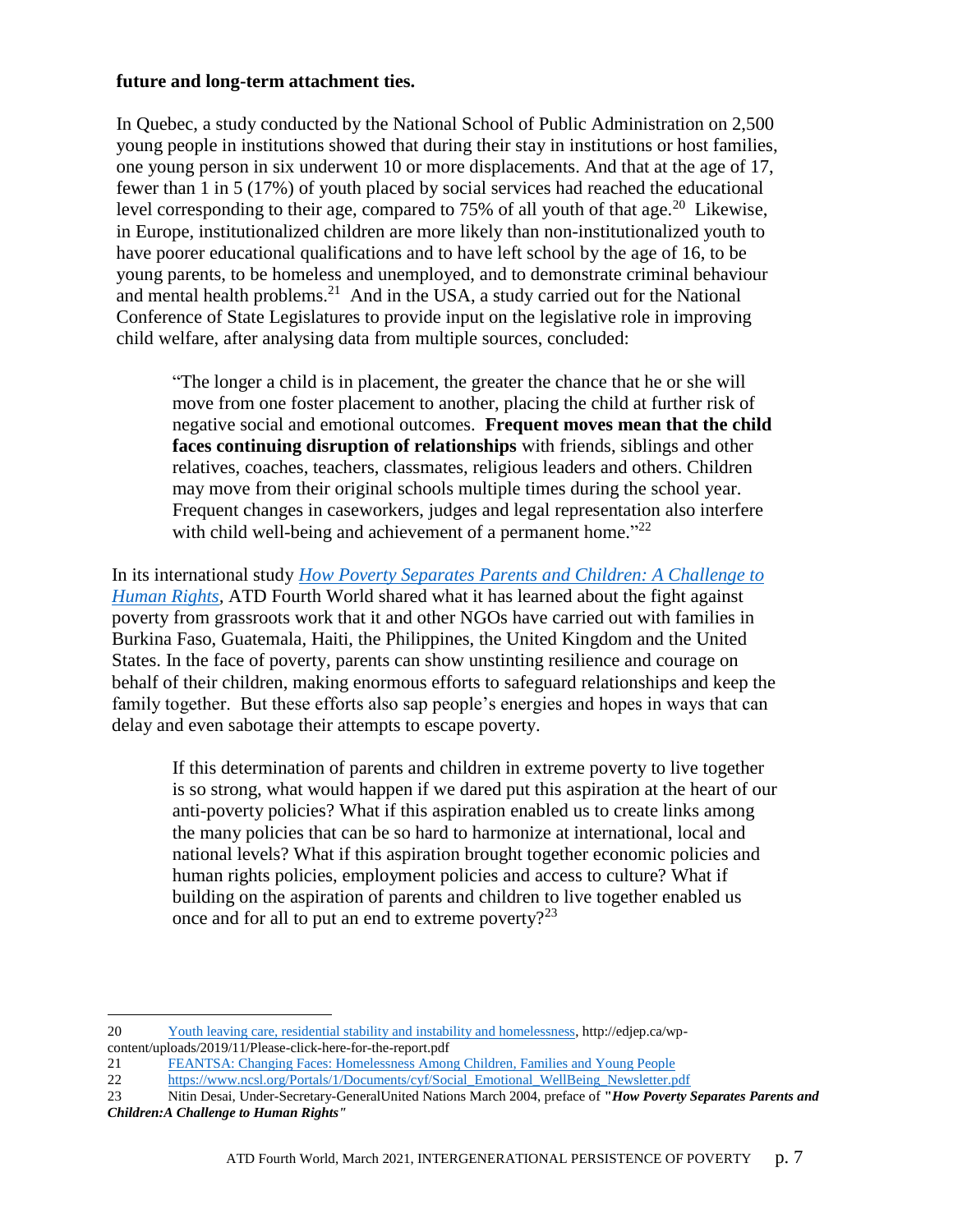# **The impact of the pandemic**

The pandemic has highlighted and even exacerbated social inequalities. All the factors that disempower people living in poverty and make them vulnerable to social and institutional abuse have been exposed.

However, the pandemic is not necessarily the worst of the difficulties faced by families living in extreme poverty: it comes on top of many other recurrent health threats such as malnutrition, cholera, Ebola, dysentery, and the chronic diseases related to poverty. Other challenges weigh heavily on very poor families as well: drought, floods, and climate change make subsistence farming even more difficult. The poorest are thus not only subject to health risks, but also to additional economic, social and environmental difficulties related to the pandemic.<sup>24</sup>

According to the UN,

 $\overline{a}$ 

Globally, the number of people living in extreme poverty declined from 36 per cent in 1990 to 10 per cent in 2015. But the pace of change is decelerating and the COVID-19 crisis [risks reversing decades of progress](https://www.un.org/sites/un2.un.org/files/sg_report_socio-economic_impact_of_covid19.pdf) in the fight against poverty. [New research](https://www.wider.unu.edu/node/237051) published by the UNU World Institute for Development Economics Research warns that the **economic fallout from [the global](https://www.wider.unu.edu/publication/estimates-impact-covid-19-global-poverty)  [pandemic could increase global poverty by as much as](https://www.wider.unu.edu/publication/estimates-impact-covid-19-global-poverty) half a billion [people](https://www.wider.unu.edu/publication/estimates-impact-covid-19-global-poverty)**, or 8% of the total human population. This would be the first time that poverty has increased globally in thirty years, since 1990. More than [700](http://www.worldbank.org/en/news/press-release/2018/09/19/decline-of-global-extreme-poverty-continues-but-has-slowed-world-bank)  [million people,](http://www.worldbank.org/en/news/press-release/2018/09/19/decline-of-global-extreme-poverty-continues-but-has-slowed-world-bank) or 10 per cent of the world population, still live in extreme poverty today, struggling to fulfil the most basic needs like health, education, and access to water and sanitation... [8 per cent](https://unstats.un.org/sdgs/report/2019/goal-01/) of employed workers and their families worldwide lived in extreme poverty in 2018. One out of five children live in extreme poverty. Ensuring social protection for all children and other vulnerable groups is critical to reduce poverty.<sup>25</sup>

# **Extreme poverty, the result of deliberate political choices**

The current health crisis clearly shows that our societies, in drawing up their programmes and policies, have never reached and still do not reach the poorest population groups, let alone the most deprived among them, in order to put into place the measures required not only to change their present conditions, but also to conceive with them a better future for all.

A member of ATD Fourth World with a direct experience of extreme poverty clearly spelled out the main reason why so little progress has been made:

> When we talk about eradicating - or even alleviating poverty, we tend to talk a lot about a lack of political will. But that's misleading. Poverty doesn't exist simply because of a lack of political will; in our world today **poverty exists**

<sup>24</sup> ATD Quart Monde, "L'impact de la crise provoquée par la pandémie Covid-19 sur les plus pauvres à travers le monde" 25 <https://www.un.org/sustainabledevelopment/poverty/>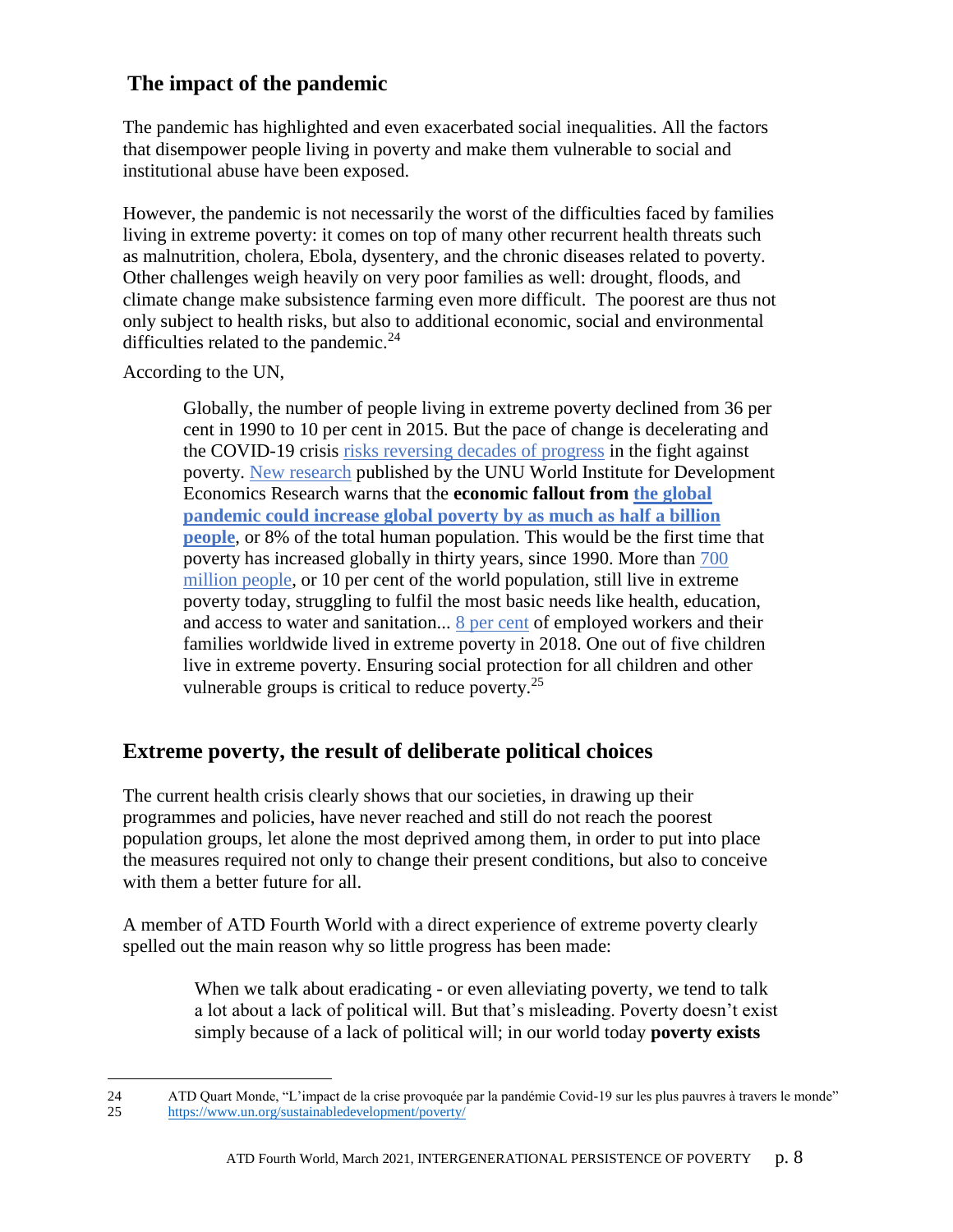### **because of deliberate political choices**.

Poverty doesn't affect vulnerable people, like a natural disaster; poverty is manmade. People are marginalized based on their perceived worth or lack thereof, in a specific cultural and social environment and pushed into poverty. This virus just followed the path resulting from this push; getting into the cracks, and in some instances wide open gaps in our society. The risk factors of COVID-19 infection for people living in poverty have been designed by political choice, and institutionalized based on the perceived worth of people long before this virus*. 26*

Her perception was corroborated by Dr. Richard Kozul-Wright*,* Director of the Globalization and Development Strategies Division, UNCTAD, in his statement at the 2020 Social Forum of the UN Human Rights Council: "This is not a world where people are being left behind. No one is left behind in this hyper-globalized world. Everybody is inter-connected in one way or another to this system. Lots of people are thrown under the bus in a hyper-globalized world, but being thrown under the bus is a very different experience from being left behind. *<sup>27</sup>*

All these factors explain and reinforce the persistence of poverty.

### **The need for systemic change to break longstanding cycles of poverty and inequality**

Michèle Bachelet emphasized at the 2020 Social Forum organized by the Human Rights Council that "COVID-19 has brought to the fore the inequality pandemic overlooked by many … It is time to stop looking the other way. We cannot want - or accept - going back to a so-called normality that made our societies so vulnerable, so fragile, so unequal - and so unjust."<sup>28</sup>

Likewise, the UN Secretary General, Antonio Guterres, stated on International Mother Earth Day:

As the world begins planning for a post-pandemic recovery, the United Nations is calling on Governments to seize the opportunity to "build back better" by creating more sustainable, resilient and inclusive societies. The current crisis is an unprecedented wake-up call. We need to turn the recovery into a real opportunity to do things right for the future. $^{29}$ 

**Rebuilding back better means breaking the cycles of poverty and inequality that have endured over generations.** It requires strengthening our commitment to all human rights for all and to the goals of sustainable development; it means keeping a promise that we have so far failed to keep: to leave no one behind.

<sup>26</sup> Speech by Maryann Broxton, ATD Fourth World research coordinator on the hidden dimensions of poverty in the United States, during the webinar: "The impact of VIDOC-19 on the rights of people living in poverty", organized during the 44th session of the UN Human Rights Council

<sup>27</sup> *R. Kozul-Wright,* UNCTAD, at the 2020 Social Forum of the UN Human Rights Council, Geneva, 9 October 2020. 28 <https://www.ohchr.org/EN/NewsEvents/Pages/SocialForum2020.aspx>

<sup>29</sup> https://www.un.org/en/un-coronavirus-communications-team/un-urges-countries-%E2%80%98build-backbetter%E2%80%99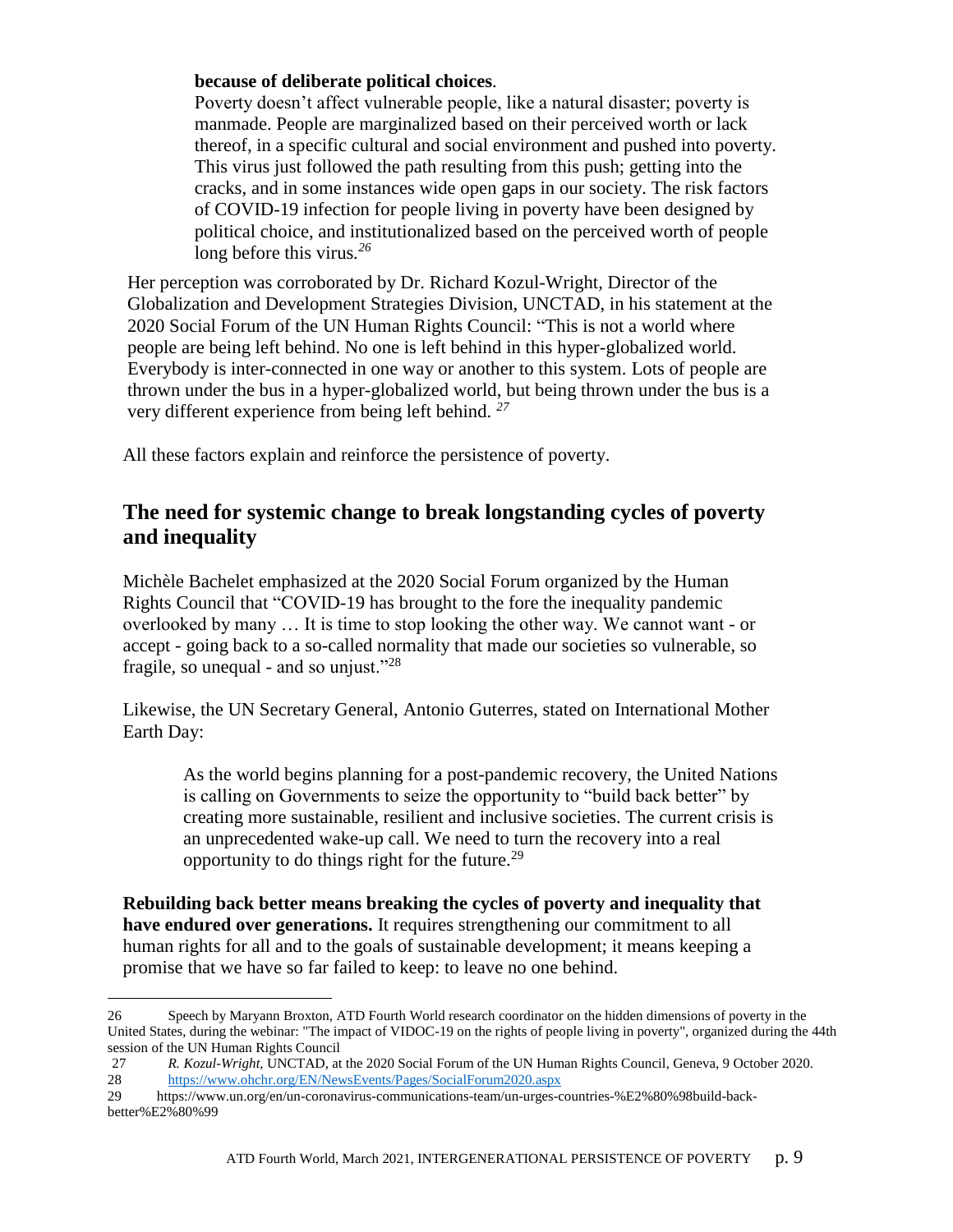How can we, in a common effort, prevent our societies from continuing, as they have done for generations, to "throw the poorest under the bus"?

ATD Fourth World hopes that in rebuilding our societies in the aftermath of the current pandemic, we will find ways to interrupt the cycles of intergenerational poverty that currently violate the social, economic, and cultural rights of so many.

# **Recommendations**

### **1) Adopt an approach based on human rights**

As affirmed in the Guiding Principles on Extreme Poverty and Human Rights, "That extreme poverty is not inevitable means that the tools for ending it are within reach. A human rights approach provides a framework for the long-term eradication of extreme poverty based on the recognition of persons living in extreme poverty as rights holders and agents of change."30

The Guiding Principles then list the rights that are the most essential to lifting people out of poverty, and the measures that need to be put into place to ensure the enjoyment of those rights.

### **2) Ensure the genuine participation of people living in poverty in policy-making**

*"The poorest people have seen so many reforms and revolutions that have brought them nothing. They are both ways of dealing the cards differently to those already playing. In order to make room for new players, dealing the cards differently is not enough: the rules of the game have to be changed. [...] By asking everyone the question about the poorest, [ATD Fourth World] affirms its conviction that everyone has something to contribute to the invention of new rules."<sup>31</sup>* Joseph Wresinski

As expressed in the Guiding Principles,

Effective and meaningful participation is an affirmation of the right of every individual and group to take part in the conduct of public affairs…States must ensure the active, free, informed and meaningful participation of persons living

 $\overline{a}$ 30 https://www.ohchr.org/Documents/Publications/OHCHR\_ExtremePovertyandHumanRights\_EN.pdf, p. 2.

<sup>31</sup> Joseph Wresinski, *The poor are the church,* ATD Fourth World, 2002.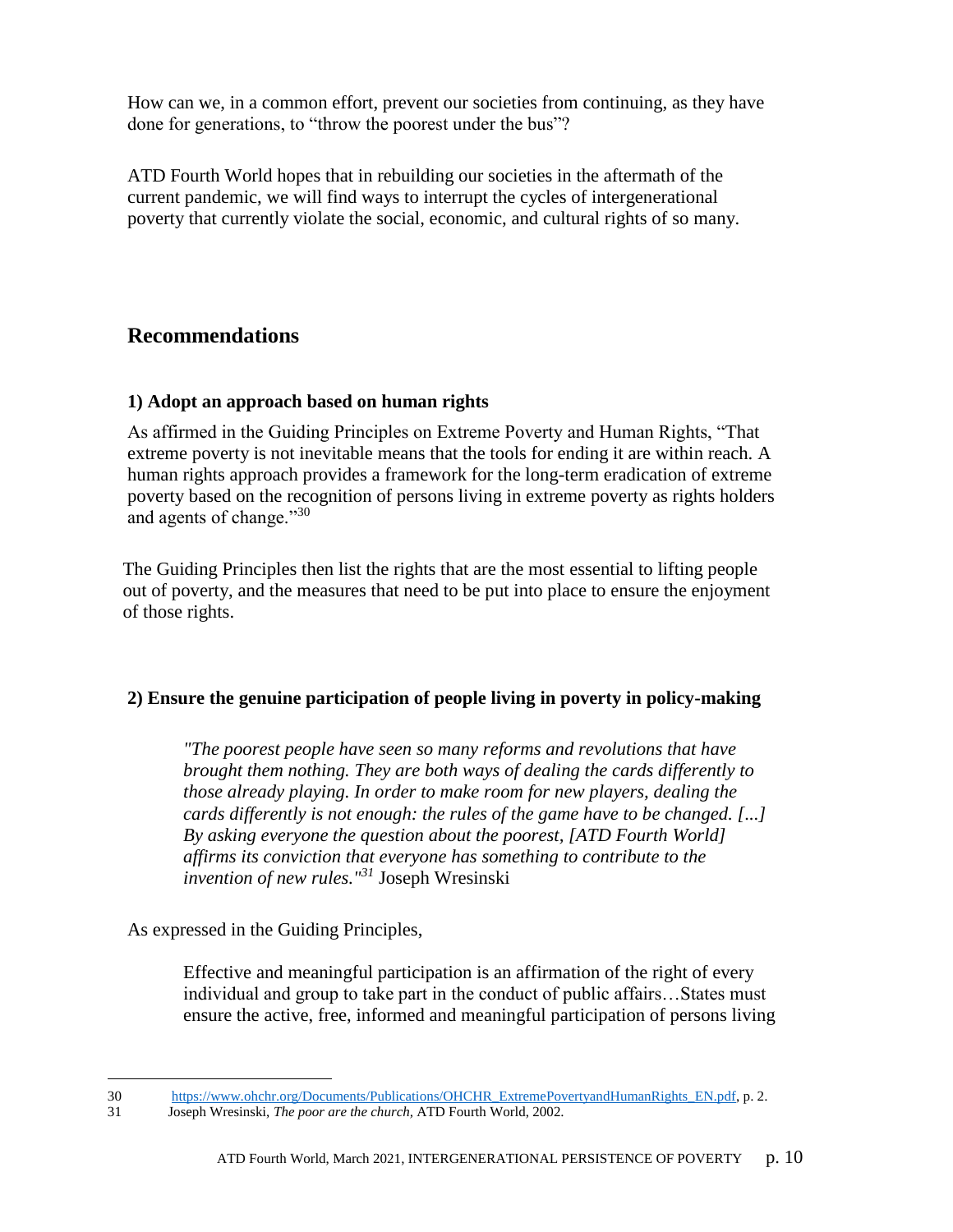in poverty at all stages of the design, implementation, monitoring and evaluation of decisions and policies affecting them.<sup>32</sup>

The lived reality of poverty is expert knowledge: it is important because it deepens our knowledge about the implications of living in poverty. This experience is all the more enlightening when combined with knowledge from other professional sources, and is essential to meeting the challenge of developing more effective systems and structures to end poverty and inequality.

Achieving genuine participation means striving to work together on an equal footing and valuing the expertise gained through the lived experience of poverty as much as expertise from other perspectives. True participation requires time, careful planning and commitment, especially to avoid possible power imbalances which may prevent frank and open discussion. Participation under these conditions will empower the poorest people and enable them to regain control over their lives.

Having the poorest as actors and partners at the table where the future of our societies is being built will also force us to revisit not only current events, but also the history of poverty within our societies.

This partnership is difficult but possible. $33$ 

### **3) Promote a revolution in mentalities by combating stigmatization**

The skills of people living in poverty and their contributions to society are often not recognized. But the lack of recognition of these wider contributions reinforces negative stereotypes of people experiencing poverty. These stereotypes are so powerful that people experiencing poverty often internalize them, and thus devalue or undervalue their skills, experiences and contributions - they often lack self-esteem and feel ashamed and judged.

Stigma, blame and judgement result from the way people experiencing poverty are treated in society by the public, media and politicians. They serve as tacit or explicit justification for their exclusion and result in the deprivation of their rights. In addition to making people feel useless, the stigmatization leads them to adopting behaviour to avoid dehumanization. Some, for example, may avoid interactions with other people in order to minimize shame.

Actions such as the following are needed to combat stigmatization and its damaging impact of people living in extreme poverty:

<sup>32</sup> [Ibid.,](https://www.ohchr.org/Documents/Publications/OHCHR_ExtremePovertyandHumanRights_EN.pdf) paragraphes 37 and 38, p. 10.

<sup>33</sup> For years ATD Fourth World has been developing the [practice of this participation with institutions.](https://www.atd-fourthworld.org/wp-content/uploads/old/pdf/Turning_Rhetoric_Into_Action_Participation_Toolkit_Oct08_low_res.pdf) It is based on the methodology o[f Merging Knowledge,](https://www.atd-fourthworld.org/what-we-do/participation/merging-knowledge/) to overcome differences in speaking and thinking, life experience and perspective, so that constructive discussions can occur and new knowledge can be built.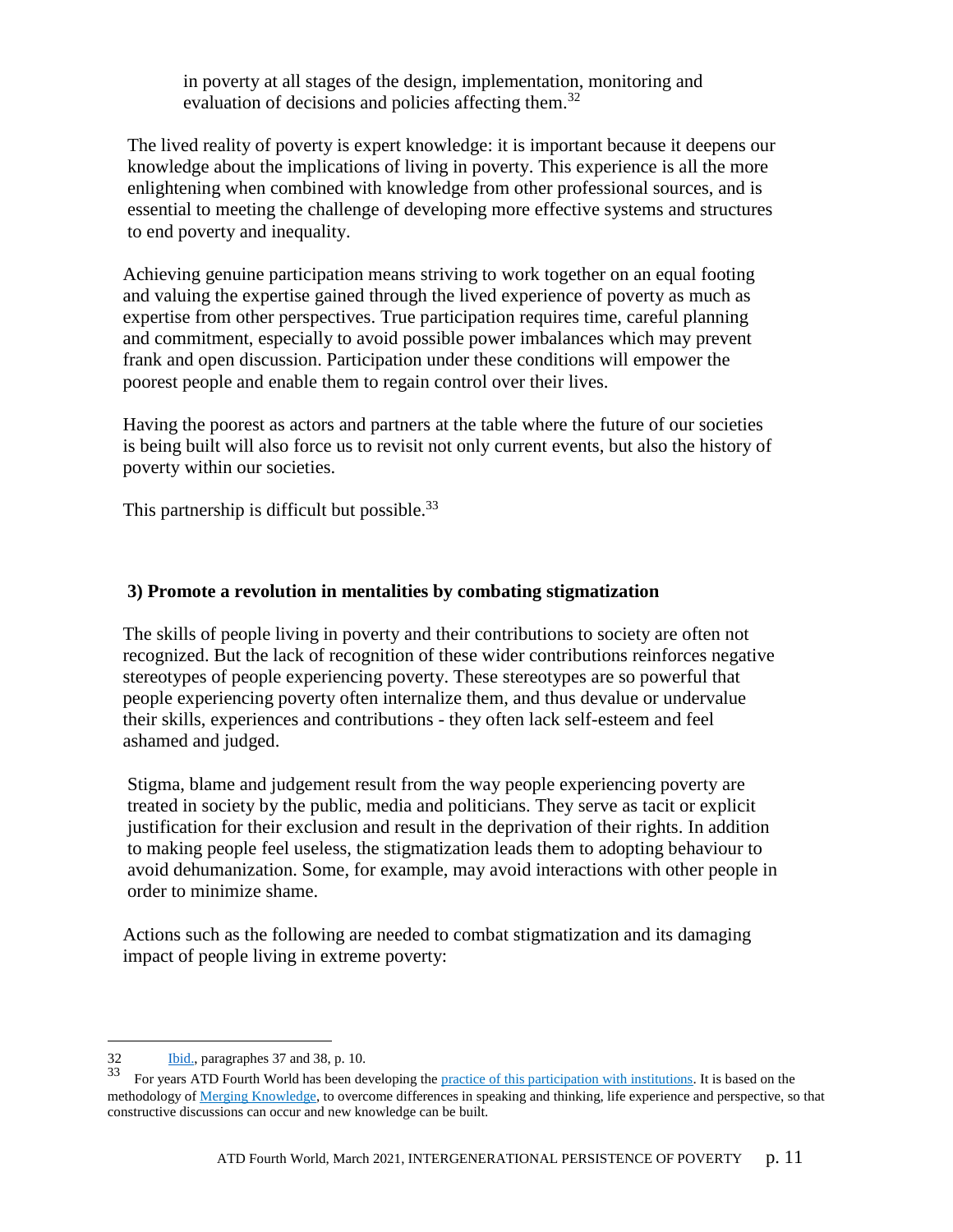o Provide information on the unrecognized contribution of people experiencing poverty to those, such as journalists, who shape the understanding of poverty. Public debates on poverty should move beyond the worn-out stereotypes that portray people experiencing poverty as passive recipients of public support and move towards recognizing their contribution to improving their own situation, and that of their families and their communities. The experience of living in poverty forges resistance, intelligence and courage which form the basis for solidarity and creative actions.

> Following a government campaign in the United Kingdom targeting welfare benefit fraud, ATD Fourth World members with an experience of poverty designed a project to help the public discover the positive role they play in society. This project, *[The Roles We Play](https://atd-uk.org/projects-campaigns/the-roles-we-play/)*, demonstrated the courage and solidarity demonstrated by people in poverty. It underlined the fact that they do not want others to take pity on them; rather they seek recognition of their equal right to dignity and of the rarely noticed contributions they make to society. They are active defenders of human rights within their communities.

o Enact legislation that sanctions discrimination for reasons of social or economic status, along with other groups that benefit from such protection

*[The roles we play, recognizing the contribution of people in poverty](https://www.atd-fourthworld.org/the-roles-we-play-2/)*

In France, over a period of six years ATD Fourth World advocated for the inclusion of criteria on social vulnerability in the [Anti-Discrimination Act,](https://www.atd-fourthworld.org/france-bans-discrimination-grounds-social-conditions/) with the support of the French Equal Opportunities and Anti-Discrimination Commission (HALDE). A draft bill was presented to the French National Assembly that acknowledged "vulnerability resulting from one's economic situation." [The new law](https://www.assemblee-nationale.fr/14/propositions/pion2885.asp) passed unopposed on June 14, 2016. Similar initiatives are also progressing in the Netherlands and in Ireland.

- o Avoid the creation of ghettoes by ensuring social mixing in housing and schooling, and through activities for children and youth that are inclusive.
- o Include discussions of the principles of the Convention on the Rights of the Child in schools, with an emphasis on the dignity of every person, nondiscrimination, and the right to participation.
- o Incorporate into the preparation of government personnel who will be in contact with people living in extreme poverty – such as social workers, judges, police – sessions with community groups representing people living in extreme poverty, in order to sensitize them to the realities of extreme poverty and appropriate and constructive responses.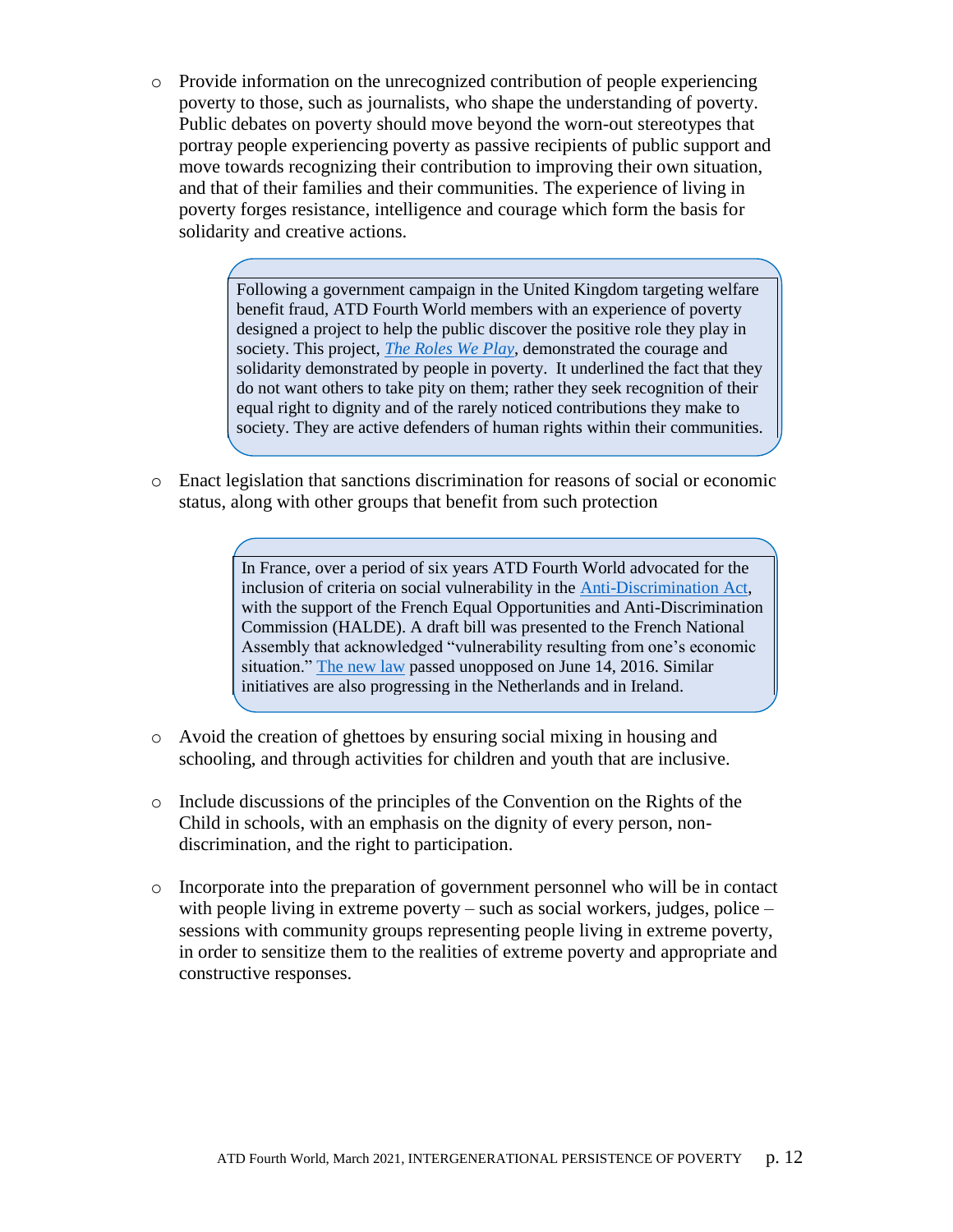### **4) Maintain and support the ties between parents and children to the extent possible**

The Guidelines for the Alternative Care of Children, adopted by the UN General Assembly on 24 February 2010, affirm that:

Removal of a child from the care of the family should be seen as a measure of last resort and should, whenever possible, be temporary and for the shortest possible duration. Removal decisions should be regularly reviewed and the child's return to parental care, once the original causes of removal have been resolved or have disappeared, should be in the best interests of the child…. Financial and material poverty, or conditions directly and uniquely imputable to such poverty, should never be the only justification for the removal of a child from parental care, for receiving a child into alternative care, or for preventing his/her reintegration, but should be seen as a signal for the need to provide appropriate support to the family.<sup>34</sup>

The special attention to children living in poverty and the investment needed to give them the same opportunities as others should not lead social services to forget the role of parents and the environment. Many early childhood policies are ill-conceived and fail because parents are not considered as the first partners in ensuring a child's psychological and physical development. On the contrary, they are too often blamed and automatically considered responsible for the poverty their children experience, rather than being provided the support that they require.

Following the adoption of the above Guidelines, UNICEF and a group of NGOs, including ATD Fourth World, developed a handbook on their implementation. Chapter 5 on "The Necessity Principle: Preventing the need for alternative care," spells out the forms of support to families that can enable them to provide the care their children need, and thus avoid the trauma of separation. Within the context of an integrated approach to financial support and access to basic services, these measures include parenting support; specialist services for families in specific circumstances, such as those with children with disabilities; and the creation of groups where parents can meet together.<sup>35</sup>

[In Haiti, ATD Fourth World](https://www.atd-quartmonde.org/sante-pour-tous-en-haiti/) is leading a project that links health and education. One of the components of this project is aimed at children from 0 to 3 years of age and their parents and offers access to health care for the family, health education, and monitoring of child development with an emphasis on caring for malnourished children. The involvement of parents and the recognition of their knowledge and their efforts, together with the spaces for cotraining and dialogue strongly contribute to the improvement of health within the family. In the same way, the role of parents in the preschool component contributes to the success of the children both in their learning and in their socialization. It is a project that is a source of pride to parents and children, whereas often the parents of malnourished children are blamed by others. It also enables the children to thrive in a school where their environment is not discredited.

 $\overline{a}$ 34 Resolution adopted by the UN General Assembly, A/RES/64/142\*, paras. 14 and 15. <https://resourcecentre.savethechildren.net/node/5416/pdf/5416.pdf><br>35 Meying Forward: Implementing the Cyclolines for the

Moving Forward: [Implementing the 'Guidelines for the Alternative Care of Children,](https://www.alternativecareguidelines.org/Portals/46/Moving-forward/Moving-Forward-implementing-the-guidelines-for-web1.pdf)' Centre for Excellence for looked after children in Scotland (CELCIS), International Social Service (ISS); Oak Foundation; SOS Children's Villages International; and United Nations Children's Fund, 2012,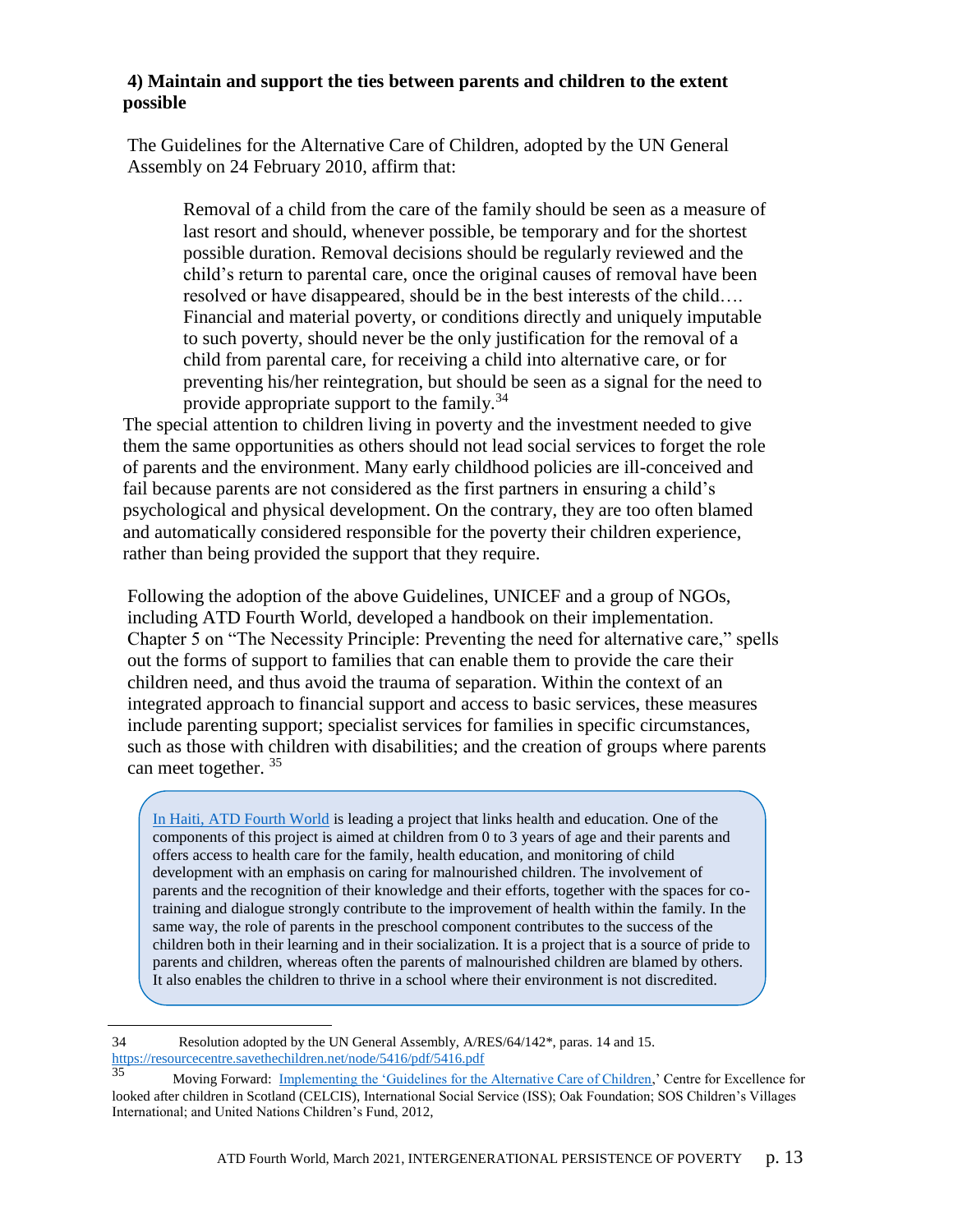### **5) Make access to a free and quality education for all a priority**

The concept of an education for all must be adapted according to each cultural context. Educational programmes should be provided within safe reach of all population groups, including those who are especially difficult to reach, such as children living in the street, or in slums or remote rural areas.

Rather than delivering a standard volume of education to the greatest number of pupils, emphasis should be on extending and complimenting the education provided by the community and working with parents to ensure that children receive an education that will help them improve their living conditions and those of their community.

Parents should be recognized as partners in children's educational success. The dialogue with them should be enhanced by including awareness of the impact of extreme poverty within teacher training in order to increase teachers' understanding of the issues such children face and thus provide them, and their parents, with the support and encouragement needed to succeed at school.

Measures should be introduced within education systems to mitigate all discrimination, stereotyping or bullying, including that experienced by children in extreme poverty, by teachers or fellow pupils, thus reducing school drop-out.

Direct and indirect costs must not be obstacles preventing children living in extreme poverty from attending and succeeding at school. To cover indirect costs (books, supplies, uniforms, school trips, school meals), resources, such as grants or scholarships, must be available to poor families to ensure equal access to education for all children.

In order to ensure that children are able to attend school without jeopardizing their family's income, cash transfers should be made available to the families to enable them to ensure the healthy development of all members of the family.

### **6) Develop inclusive and rights-based social protection systems**

According to a recent UNICEF study,  $36$  on average one in four children under age 5 is not registered at birth. These children, from the poorest households, fail - even over time - to obtain a birth certificate, as do hundreds of millions of adults, and therefore remain without any legal existence. They are not entitled to enroll in school or to have a health card.

This legal non-existence makes them the most despised, discriminated against, exploited and hardest to reach and defend - in developed countries, for example, Roma populations, the homeless or "ghost citizens" also find themselves in this situation.

 $\overline{a}$ [36](https://data.unicef.org/resources/birth-registration-for-every-child-by-2030/) UNICEF, 2019, Birth Registration for Every Child by 2030: Are we on track?